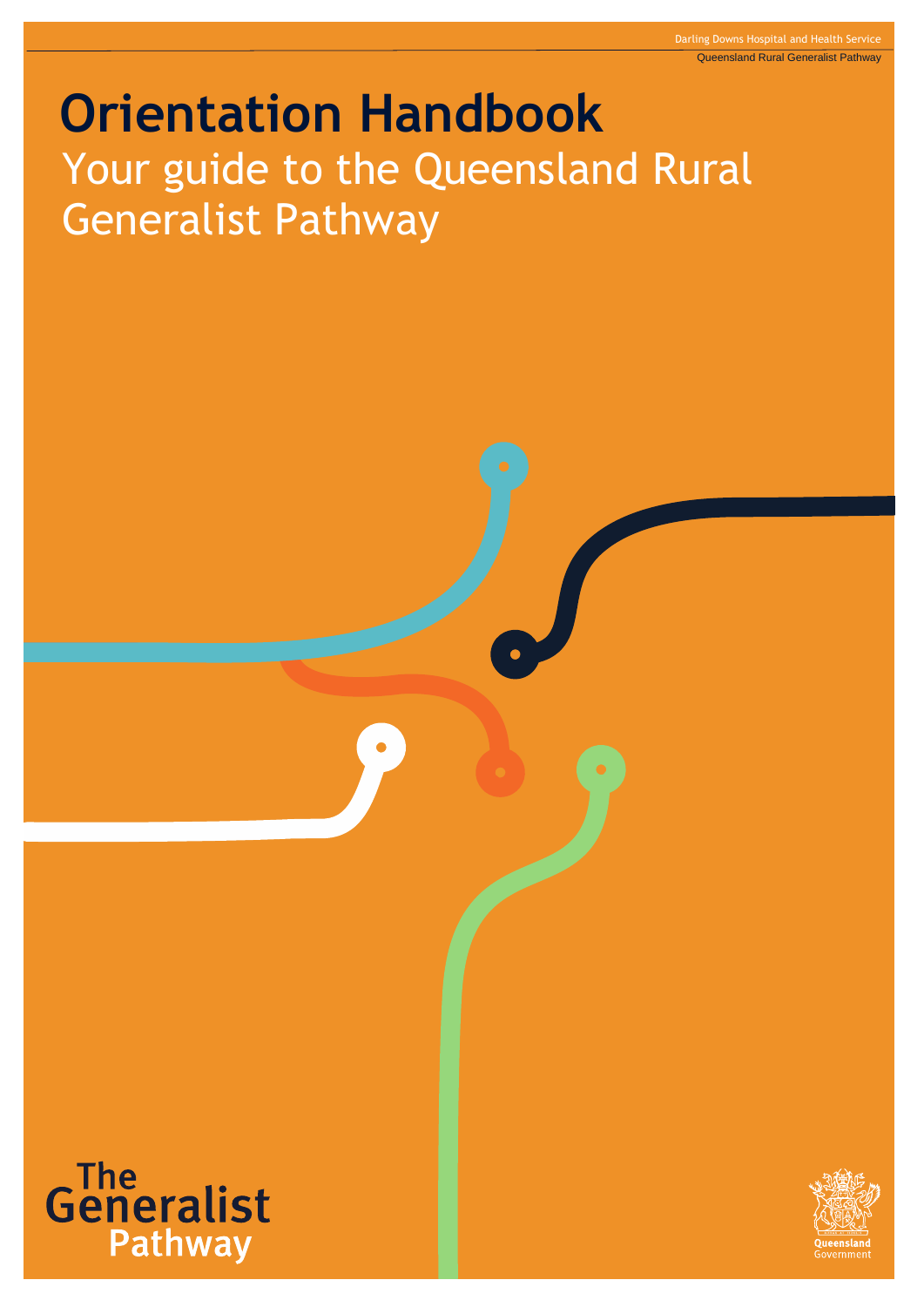Queensland Rural Generalist Pathway



| Name of publication | <b>Orientation Handbook</b> |  |
|---------------------|-----------------------------|--|
| Version             | 12.0                        |  |
| Approved            | October 2021                |  |
| First published     | February 2011               |  |
|                     |                             |  |

Published by QRGP PO Box 405 Toowoomba Queensland 4350 Australia

#### **T** 1800 680 291

**E** [rural\\_generalist@health.qld.gov.au](mailto:ccreception@health.qld.gov.au)



This document is licensed under a Creative Commons Attribution Non-Commercial No Derivatives 3.0 Australia license.

To view a copy of this license visit<http://creativecommons.org/licenses/by-nc-nd/2.5/au/>

© Darling Downs Hospital and Health Service, State of Queensland 2021

This work is copyright. In essence you are free to copy and communicate the work in its current form for non-commercial purposes, in accordance with the Copyright Act 1968, as long as you attribute the Darling Downs Hospital and Health Service, State of Queensland and abide by the license terms. You may not alter or adapt the work in any way.

For permissions beyond the scope of this license, copyright inquiries should be addressed to:

Principal Project Officer Intellectual Property Office of Health and Medical Research GPO Box 48 Brisbane Queensland 4001 **T** +617 3234 1479 **E** [IP\\_Officer@health.qld.gov.au](mailto:IP_Officer@health.qld.gov.au)

#### Disclaimer

Queensland Health has made every effort to ensure that the information in this resource, at the time of publication is correct. The information in this resource will be kept under review and future publications will incorporate any necessary amendments.

The information in this resource does not constitute clinical advice and should not be relied upon as such in a clinical situation. The information is provided solely on the basis that readers will be responsible for making their own assessment of the matters presented herein and readers are advised to verify all relevant representations, statements and information. Specialist advice in relation to the application of the information presented in this publication must be sought as necessary to ensure the application is clinically appropriate.

In no event, shall Queensland Health be liable (including negligence) for any claim, action, proceeding, demand, liability, costs, damages, expenses or loss (including without limitation, direct, indirect, punitive, special or consequential) whatsoever brought against it or made upon it or incurred by Queensland Health arising out of or in connection with a person's use of information in this publication.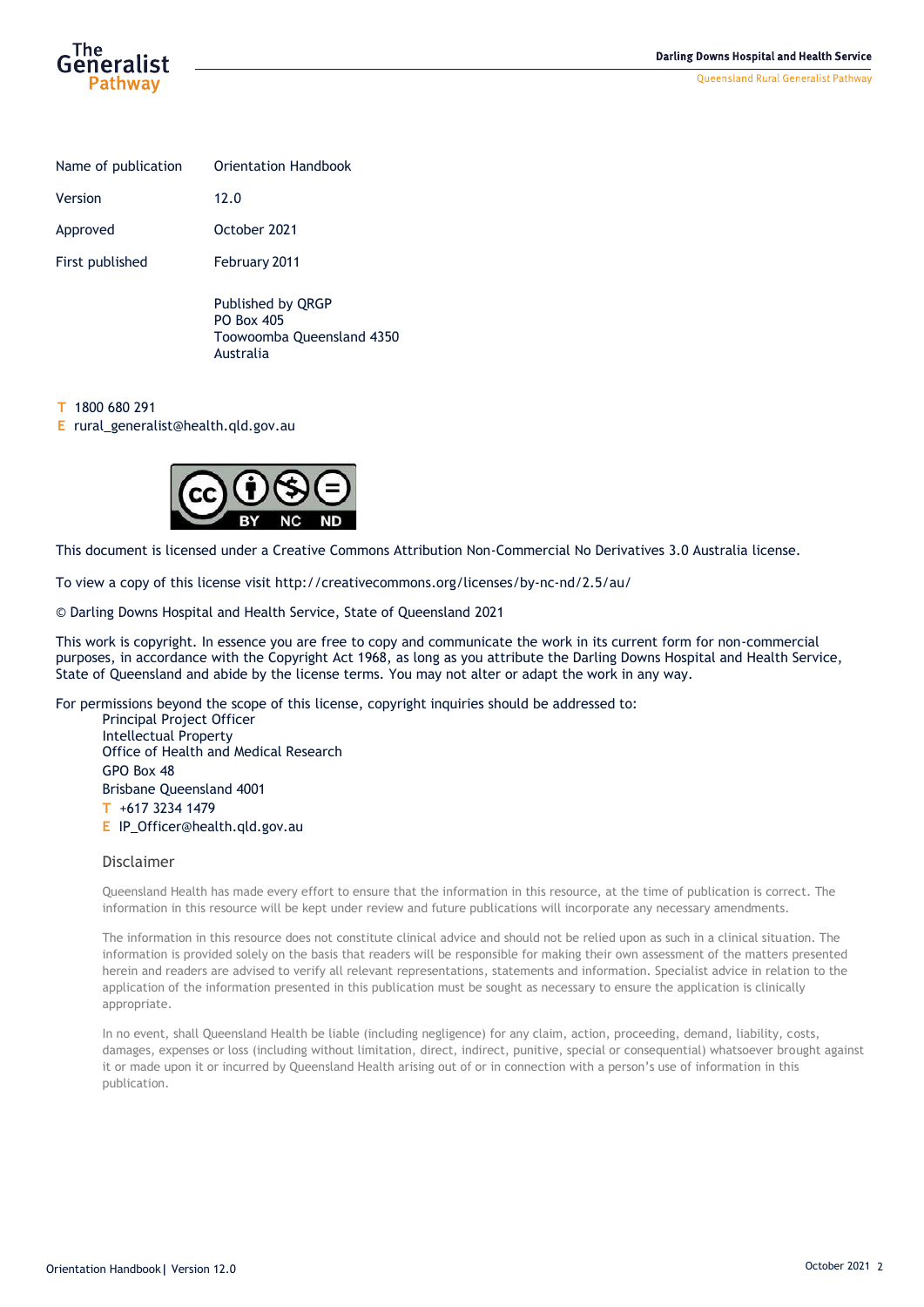

Queensland Rural Generalist Pathway

# **Contents**

| What is Rural Generalist Medicine Prevocational Certification and how do I attain it?  5 |  |
|------------------------------------------------------------------------------------------|--|
|                                                                                          |  |
|                                                                                          |  |
|                                                                                          |  |
|                                                                                          |  |
|                                                                                          |  |
|                                                                                          |  |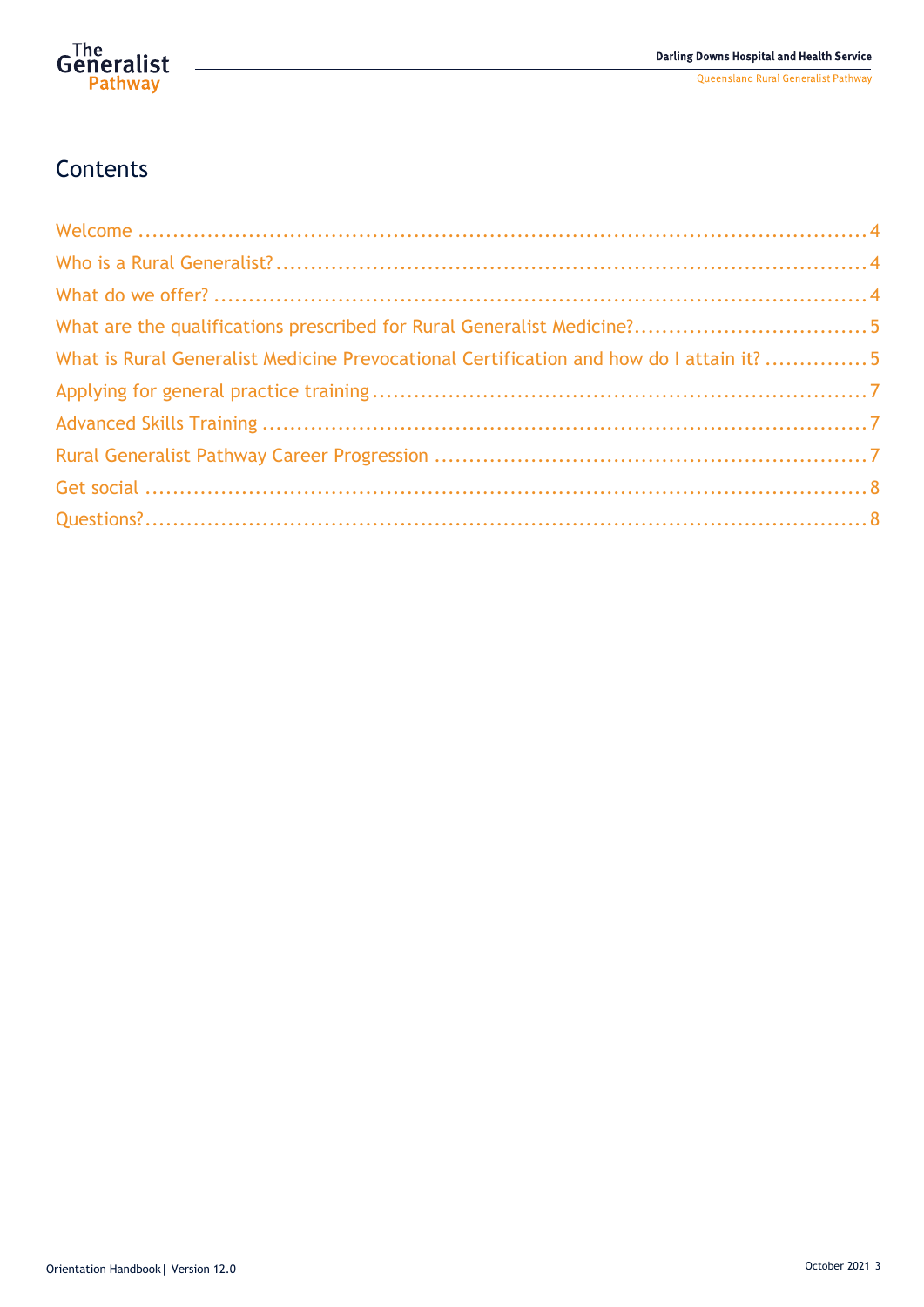# <span id="page-3-0"></span>**Welcome**

Welcome to the Rural Generalist Pathway! Congratulations on your recent graduation and commencing as an Intern.

We are here to support you as you navigate your career in rural medicine. This handbook contains important information to be aware of as you begin your training. We also have an extensive collection of information and resources available on our [website,](https://ruralgeneralist.qld.gov.au/) so be sure to save it to your favourites for future reference.

#### <span id="page-3-1"></span>**Who is a Rural Generalist?**

A Rural Generalist is a medical practitioner who is trained to meet the specific current and future healthcare needs of Australian rural and remote communities, in a sustainable and cost-effective way, by providing both comprehensive general practice and emergency care and required components of other medical specialist care in hospital and community settings as part of a rural healthcare team.

# <span id="page-3-2"></span>**What do we offer?**

# Advisory and support services

The QRGP team is a group of experienced senior rural medical advisors and [administrators](http://ruralgeneralist.qld.gov.au/about-us/#tab-e3d37af7fc3810762d7) who work in consultation with leading training partners to support you in your training. Together, our experiences and expertise include practising Rural Generalists, Staff Specialists, rural medical academics and experienced administration staff. We are passionate and dedicated to preparing you for the adventures and challenges of life as a Rural Generalist and are looking forward to working with you. You can learn more about the team [here](http://ruralgeneralist.qld.gov.au/why-the-pathway/career-navigation/) and [here.](http://ruralgeneralist.qld.gov.au/about-us/#tab-e3d37af7fc3810762d7)

A Rural Generalist Training Advisor (RGTA) is allocated to each of our prevocational training hospitals as outlined below. Allocations can occasionally change, for example during periods of extended leave. We will let you know if any changes affect you.

| <b>RGTA</b>                | <b>Hospital</b>                       |  |
|----------------------------|---------------------------------------|--|
| Dr Claudia Collins         | Bundaberg, Hervey Bay, Logan          |  |
| Dr James Telfer            | Caboolture, Sunshine Coast, Redcliffe |  |
| Dr Natasha Coventry        | Cairns                                |  |
| Dr Leanne Browning         | Toowoomba                             |  |
| Dr Dale Hanson             | Mackay, Redland                       |  |
| Dr Felicity Constable      | Rockhampton, Ipswich                  |  |
| Dr Cameron Bardsley        | Mount Isa, Townsville                 |  |
| <b>Dr Michael Clements</b> | A/Co-Director                         |  |
| Dr Prue Wallin             | A/Co-Director                         |  |

Your first face-to-face contact with your RGTA will be at your initial Career Planning Interview (CPI), which usually takes place by the end of March. Your RGTA will meet you at your training hospital during rostered hours for a chat. They are interested in learning more about what you want your rural generalist career to look like and how to tailor support to help you get there. We'll be in contact soon to schedule a suitable time for this if we haven't already.

Read through this handbook before your first interview as it may help to answer your initial questions and help you get the most out of your one-on-one time with your RGTA. Your second CPI will take place later in the year, usually around September/October.

We recognise that the transition from medical student to Intern is a steep learning curve and we encourage you to call on those around you, including us, to help get you through. There are a range of great wellness and self-care resources available online, including on our [blog.](https://ruralgeneralist.qld.gov.au/category/blog/)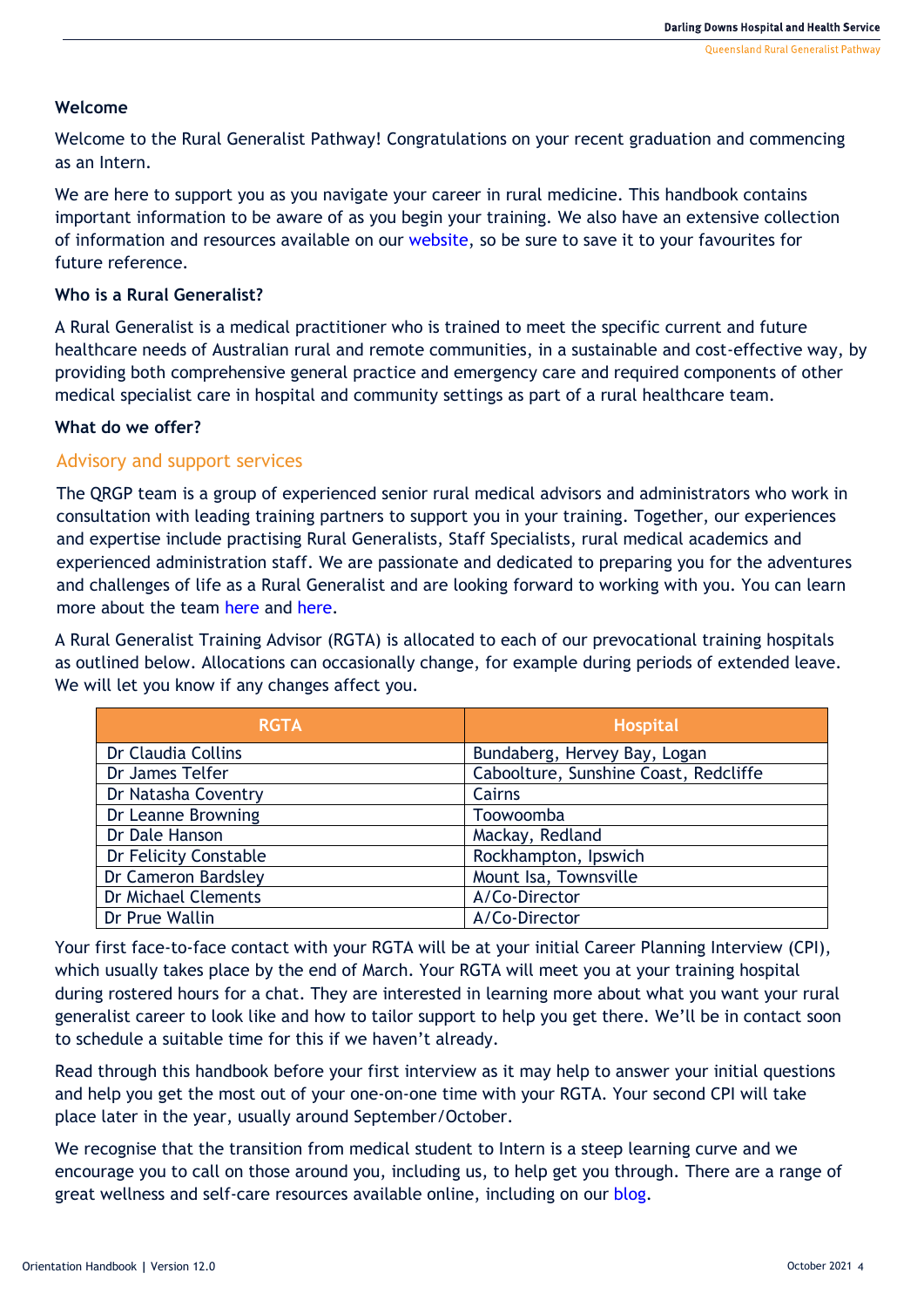These articles were written by past trainees and are a great starting point:

- [Taking time to care for](https://ruralgeneralist.qld.gov.au/taking-time-to-care-for-yourself/) yourself | Dr Ebonney van der Meer
- [What I wish I knew as an Intern](https://ruralgeneralist.qld.gov.au/what-i-wish-i-knew-as-an-intern/) I Dr Tom Currie
- [Night shift hacks for junior doctors](https://ruralgeneralist.qld.gov.au/night-shift-hacks-for-junior-doctors/) | Dr Bek Adams

If you find you require additional assistance at any time during your training, you may wish to access our Trainee in Need team. This is a small group of QRGP team members who can offer comprehensive, confidential support at your request or who may contact you if we think you may benefit from additional support. You can find more information about our Trainee in Need Policy [here.](http://ruralgeneralist.qld.gov.au/current-trainees/resources/)

# Education

We provide exclusive workshops specifically designed to build your professional network of inspiring mentors, future employers and trainee colleagues; while contextualising your learning to the rural environment.

Your first workshop is the Rural Generalist Trainee Workshop (RGTW). This workshop runs over 2.5 days and includes group forum sessions, case study discussions, procedural skills stations, simulated scenario sessions and several social networking opportunities. We will cover your travel and accommodation. We will be in touch with more information regarding your attendance as the date of your workshop draws closer. You will attend a RGTW annually for your first two years of training.

# Advanced skills and vocational training opportunities

Once you've settled into your internship, you may wish to consider other training you would like to undertake. We coordinate recruitment campaigns and accreditation checks for a number of [Advanced](https://ruralgeneralist.qld.gov.au/current-trainees/#tab-65605ce70358c424c28)  [Skills Training](https://ruralgeneralist.qld.gov.au/current-trainees/#tab-65605ce70358c424c28) (AST) disciplines and can be contacted for support for the disciplines that are not part of our centralised recruitment process.

When it comes time to complete your vocational training, you'll have access to the only centralised list of rural medical vacancies in Queensland along with exclusive presentations and access to employers in Queensland. Past vocational employment vacancies are available on our [website.](https://ruralgeneralist.qld.gov.au/current-trainees/vocational-employment/#aa8139952af67f16f)

We also provide leadership training and facilitation opportunities as your Rural Generalist career progresses. You can read more about leadership training on our [website.](https://ruralgeneralist.qld.gov.au/after-the-pathway/leadership-for-clinicians-training-program-associate-fellow-afracma/)

#### <span id="page-4-0"></span>**What are the qualifications prescribed for Rural Generalist Medicine?**

To attain a Rural Generalist training endpoint, you need:

- Fellowship of the Australian College of Rural and Remote Medicine (FACRRM) including certified completion of AST; and / or
- Fellowship of the Royal Australian College of General Practitioners (FRACGP) plus Fellowship in Advanced Rural General Practice (FARGP) including certified completion of AST.

#### <span id="page-4-1"></span>**What is Rural Generalist Medicine Prevocational Certification and how do I attain it?**

Rural Generalist Medicine Prevocational Certification is designed to support access to a broad range of education and experience intended to prepare trainees for progressing to supervised rural practice or AST.

Trainees are assessed against Prevocational Certification requirements at the end of Postgraduate Year two (PGY2) using standards prescribed by ACRRM and Queensland Health. The table below provides a summary of requirements.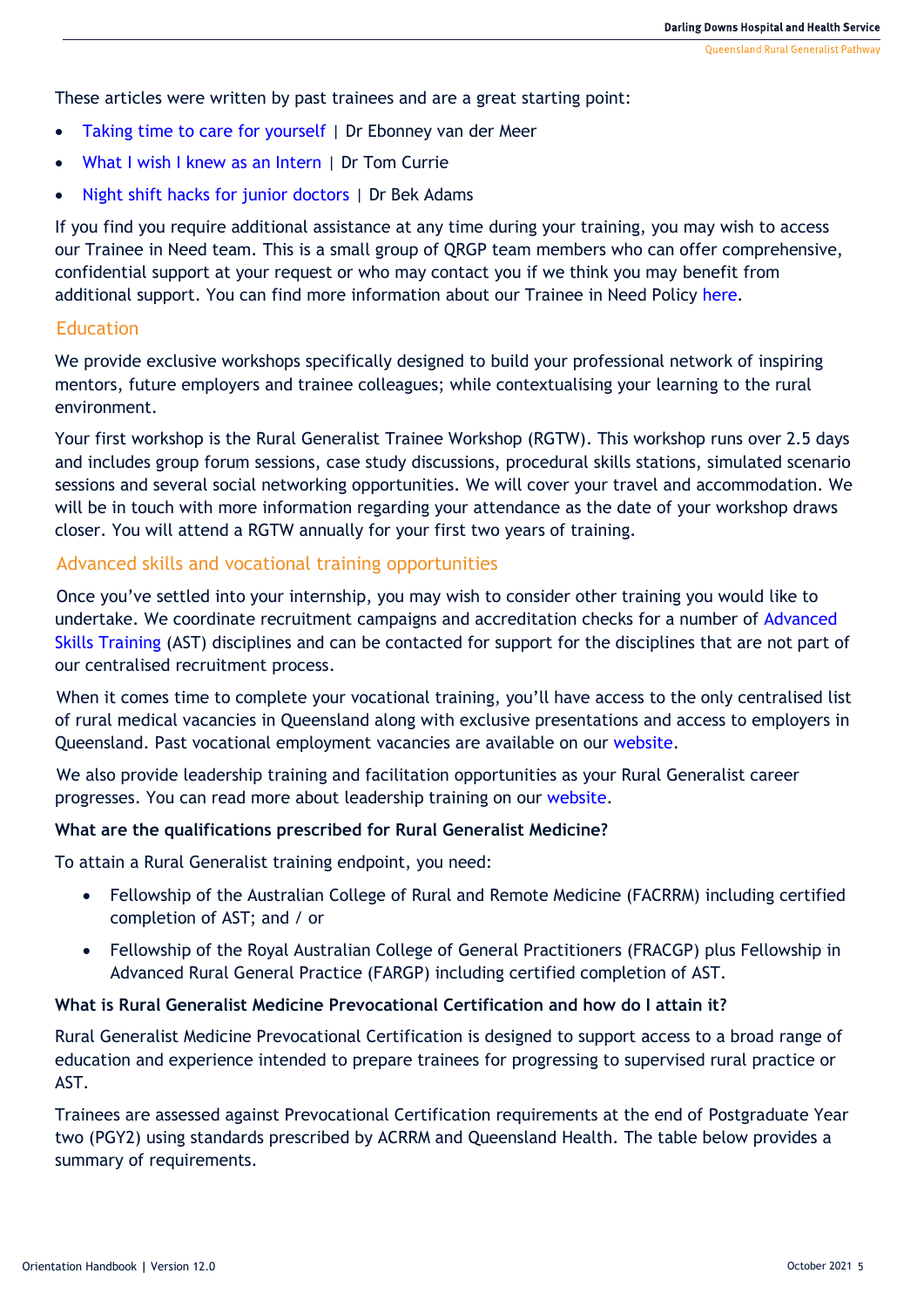| <b>Rural Generalist Medicine Prevocational</b><br><b>Certification Requirements</b>                                                                                                      | Evidence you will need to provide                                                                                                                                                                                                                                                                                                                                                                                                                                                                            |  |
|------------------------------------------------------------------------------------------------------------------------------------------------------------------------------------------|--------------------------------------------------------------------------------------------------------------------------------------------------------------------------------------------------------------------------------------------------------------------------------------------------------------------------------------------------------------------------------------------------------------------------------------------------------------------------------------------------------------|--|
| General registration with the Medical Board of<br>Australia                                                                                                                              | The team will conduct an AHPRA search to confirm your registration<br>status. You are required to provide a copy of your MBBS / MD<br>qualification upon commencing your hospital employment.                                                                                                                                                                                                                                                                                                                |  |
| Satisfactory completion of all Medical Board<br>of Australia and Rural Generalist terms in<br>both PGY1 and 2                                                                            | Completion of mandatory Intern 10-week term reports are required in<br>emergency medicine, medicine and surgery, as specified by the<br>Medical Board of Australia.                                                                                                                                                                                                                                                                                                                                          |  |
| <sup>1</sup> If you train with ACRRM you will need to<br>ensure you have completed ten weeks in<br>each of these terms or met ACRRM's                                                    | Completion of Rural Generalist term requirements (by the end of<br>PGY2) in anaesthetics, obstetrics & gynaecology and paediatrics. 10<br>week terms preferred; five weeks are satisfactory <sup>2</sup> .                                                                                                                                                                                                                                                                                                   |  |
| equivalence requirements prior to applying<br>for fellowship. Your RGTA can advise further.                                                                                              | Email the QRGP team copies of term reports as soon as they are available<br>from your employing facility.                                                                                                                                                                                                                                                                                                                                                                                                    |  |
| Satisfactory completion of 80% of the QRGP<br>logbook                                                                                                                                    | It is beneficial to start logging skills you perform from the beginning of<br>your internship. It sets up good habits for your future training and<br>continuous professional development standards. You will receive an<br>email with instructions on how to access and update your logbook prior<br>to commencing your internship.                                                                                                                                                                         |  |
|                                                                                                                                                                                          | You need to complete 80% of the procedures in the QRGP Logbook by<br>the end of your PGY2, regardless of which college you want to train to<br>fellowship with. If you choose to train with ACRRM you will receive<br>access to their online logbook when you commence training towards<br>fellowship. Some items may be transcribable from the QRGP Logbook<br>so have a look when you're granted access and take advantage of that<br>if you can. RACGP doesn't require a logbook for fellowship training. |  |
|                                                                                                                                                                                          | Take advantage of everyday opportunities to log your procedures. It is<br>especially important that you remember to log your skills at workshops<br>(such as RGTW) as you'll find there are quite a few procedures you can<br>get signed off at these educational events.                                                                                                                                                                                                                                    |  |
|                                                                                                                                                                                          | Your RGTA will discuss your Logbook progress at your Career Planning<br>Interviews. You will need to provide your completed logbook to the team<br>by November of your PGY2.                                                                                                                                                                                                                                                                                                                                 |  |
| Satisfactory completion of the Rural Generalist<br>Trainee Workshop series                                                                                                               | Your annual attendance will be logged by the QRGP team.                                                                                                                                                                                                                                                                                                                                                                                                                                                      |  |
| Completion of the QRGP Community<br>Preparation module                                                                                                                                   | This exclusive module is designed to contextualise your junior doctor<br>training to rural practice. The module includes common scenarios faced<br>by Rural Generalists living and working in Queensland communities, as<br>well as resources to further your learning.                                                                                                                                                                                                                                      |  |
|                                                                                                                                                                                          | You will automatically be enrolled via the Queensland Health iLearn e-<br>learning platform. The Module must be completed by November of your<br>PGY2. The team will automatically be notified when you have completed<br>the Module through the iLearn system.                                                                                                                                                                                                                                              |  |
|                                                                                                                                                                                          | You can also provide copies of attendance records or certificates of<br>completion for any other accredited professional development activities<br>you complete in PGY1/2 if you wish.                                                                                                                                                                                                                                                                                                                       |  |
| Assessment of personal and professional<br>readiness (including clinical confidence and<br>capability; and appropriate advanced skill<br>interest) to commence practice in a rural area. | Your Rural Generalist Medicine Prevocational Certification assessment<br>will be undertaken by your RGTA and incorporate all the items above, as<br>well as consultation with the Director of Clinical Training (DCT) of your<br>employing hospital.                                                                                                                                                                                                                                                         |  |

Remember to:

- advise the QRGP team of any change to your contact details via [rural\\_generalist@health.qld.gov.au](mailto:rural_generalist@health.qld.gov.au)
- contact your RGTA if you have any concerns with hospital terms or any other issues requiring advice and support.
- maintain consistent contact with the QRGP team regarding your career intentions and respond to us in a timely fashion.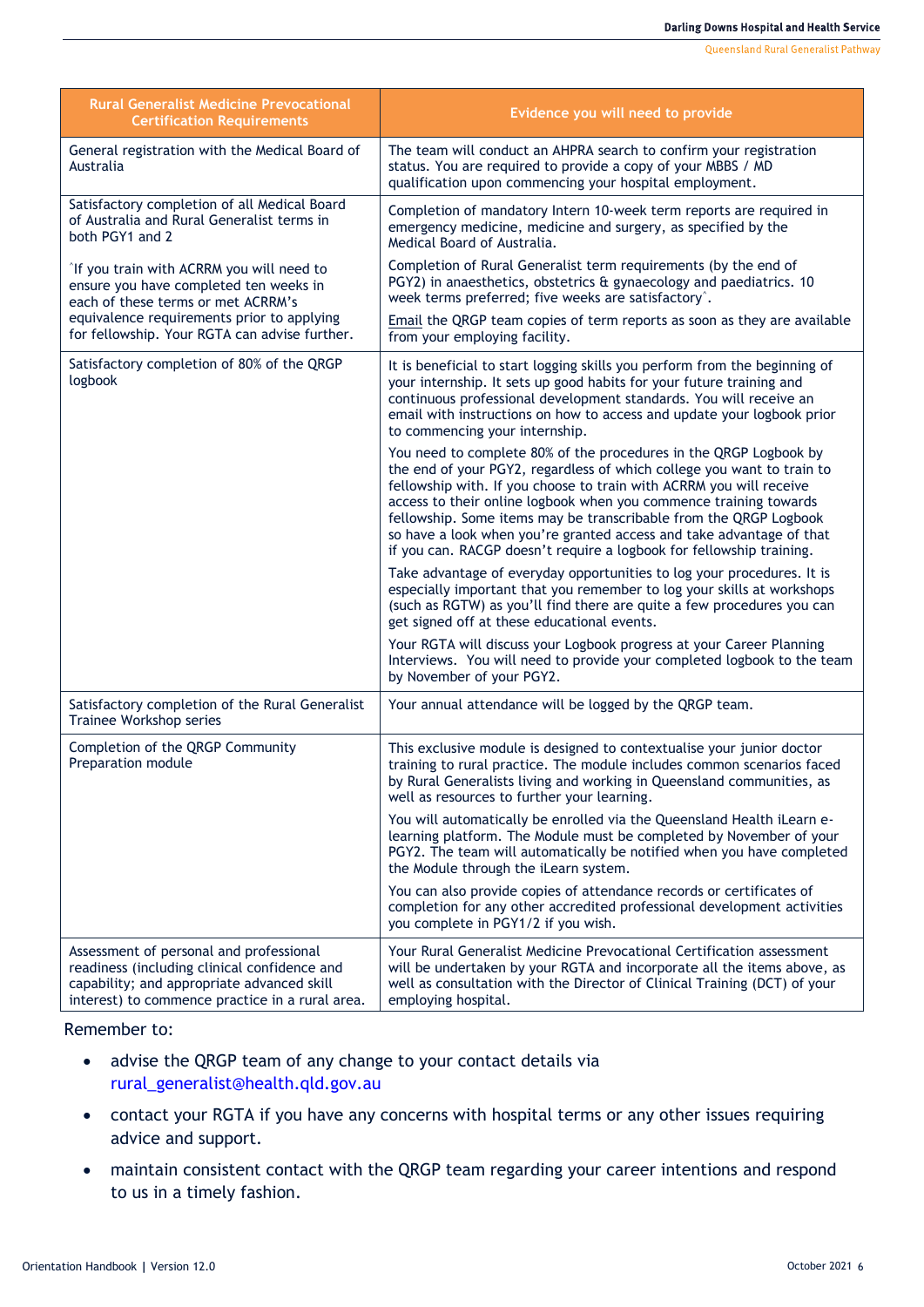• consider your preferred AST discipline and ensure you are ready to apply by April of PGY2 if you want to commence your training in PGY3. Some trainees choose to undertake an AST a little later. The QRGP team will provide more information and reminders closer to the time and you can decide what you'd like to do.

#### <span id="page-6-0"></span>**Applying for general practice training**

You need to apply for a general practice training position with an accredited training organisation in order to obtain fellowship. The most common choice is Australian General Practice Training (AGPT), although there are others to choose from.

Knowing where you want to train vocationally and what type of training you need to undertake are two important factors that affect your AGPT application. Your RGTA can help you determine when the right time to apply is based on your training plan. You don't need to have all the answers in internship. We've developed an AGPT Guide with more information [here.](http://ruralgeneralist.qld.gov.au/current-trainees/resources/)

When you apply to AGPT you'll need to select a college and Regional Training Organisation (RTO). You have two training colleges to consider in Australia, both of which are responsible for setting and arbitrating standards for the medical specialty of general practice:

- [Australian College of Rural and Remote Medicine \(ACRRM\)](http://www.acrrm.org.au/)
- [The Royal Australian College of General Practitioners \(RACGP\)](http://www.racgp.org.au/)

You may like to read more about the colleges and training requirements [here.](https://www.gptq.qld.edu.au/our-program/gp-fellowships/) Remember that to reach a Rural Generalist Medicine endpoint, you'll need to complete FACRRM or FRACGP plus FARGP.

RTOs are contracted by the Department of Health to deliver the college's fellowship training program to registrars. Queensland has two training regions:

North Western Queensland – [James Cook University General Practice Training \(JCUGPT\)](https://www.jcugp.edu.au/our-training-program/australian-general-practice-training-agpt/)

South Eastern Queensland – [General Practice Training Queensland \(GPTQ\)](https://www.gptq.qld.edu.au/)

#### <span id="page-6-1"></span>**Advanced Skills Training**

Once you have attained Rural Generalist Medicine Prevocational Certification, you're eligible to proceed to AST. AST is predominantly undertaken in one of the disciplines listed below, however other options are available. Contact the team if you require additional information.

- Mental Health
- Adult Internal Medicine
- Indigenous Health
- **Anaesthetics**
- Paediatrics
- Emergency Medicine
- Obstetrics and Gynaecology
- Surgery

#### <span id="page-6-2"></span>**Rural Generalist Pathway career progression**

The table below summarises how you might progress along the QRGP and includes other partners and their training stages / components. You may choose to undertake AST later than PGY 3 if you want to. You can contact the team at any time to talk through your intentions so we can help you map out a plan that meets training requirements, your goals and community need.